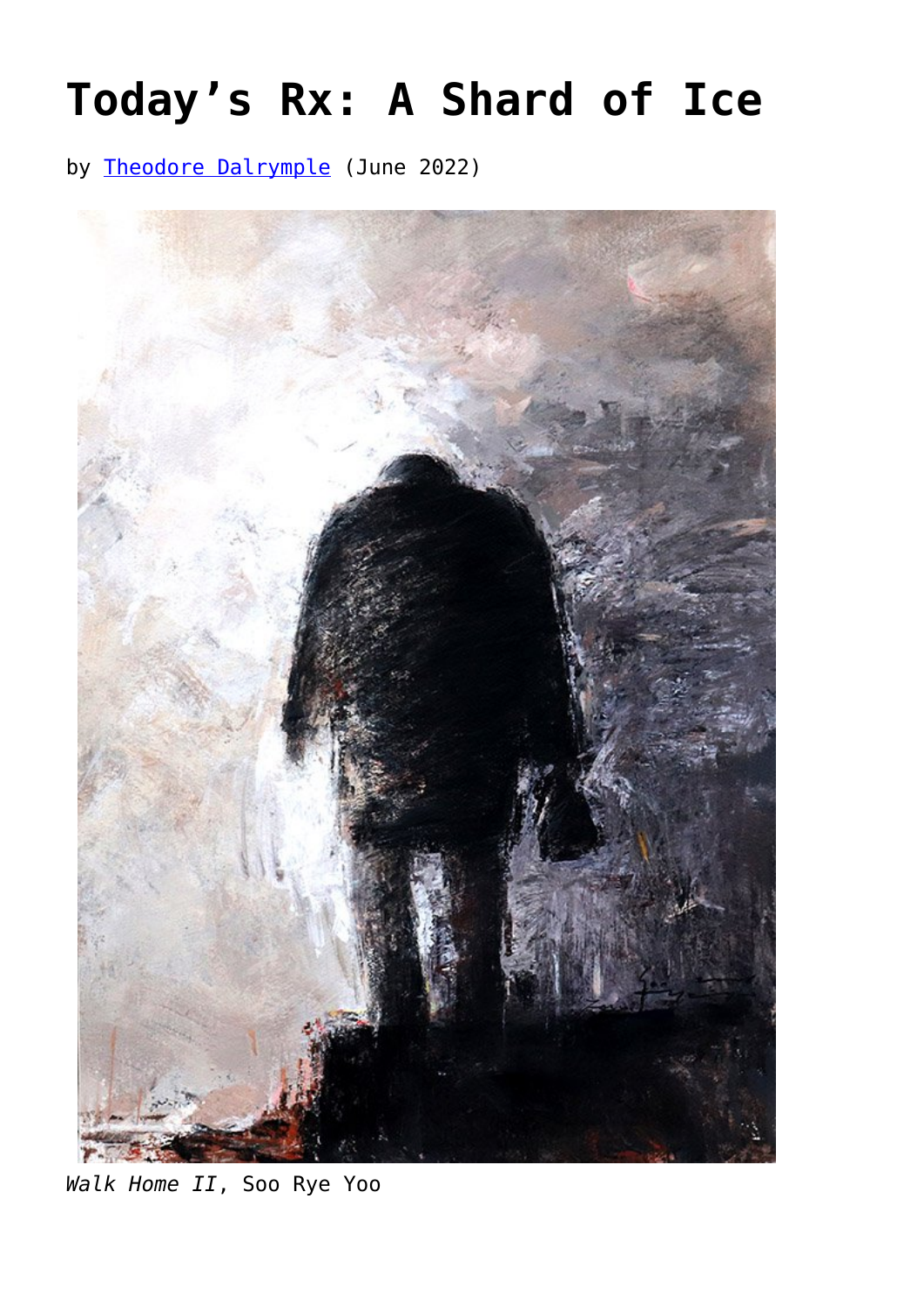Somerset Maugham thought that a medical education was an excellent training for a writer. A doctor is, or used to be, entrusted with the most intimate details of his patients' everyday lives, their innermost feelings, their secret fears; and yet, at the same time, he retains an emotional distance because he is an observer of their lives rather than a participant in them. He has to be simultaneously sympathetic and objective. If he were sympathetic without objectivity, he would cease to be of use as a doctor to his patient; if he were objective without sympathy, he would appear so cold that his patient would have no faith in him, however good, technically, his advice.

Oddly enough, doctors seem to have communicated this combination of sympathy and objectivity to their children, for a surprising number of great authors—Flaubert and Dostoyevsky, for example—had doctors for parents. There would, of course, be difficulties in establishing a statistical association with any degree of certainty, for there would be problems both with the numerator and the denominator. How is the class of great authors to be defined? And with what population is it to be compared, in order to show that the number of great authors with a parent who was a doctor was greater than one might have expected by chance? Should the comparison be with the whole population, or only the educated part of it? Should the offspring of doctors be compared with those of lawyers, teachers or businessmen, and if the latter, how successful must they be before they are included in the calculation? Besides, statistical association is not causation, as we are constantly being reminded (though the human brain or mind stubbornly refuses to take this lesson to heart, as it were). Therefore, even if were able to demonstrate an association between great writer-hood and having been born to a medical parent, a statistical association which even after immense effort to demonstrate its existence is likely to be weak, we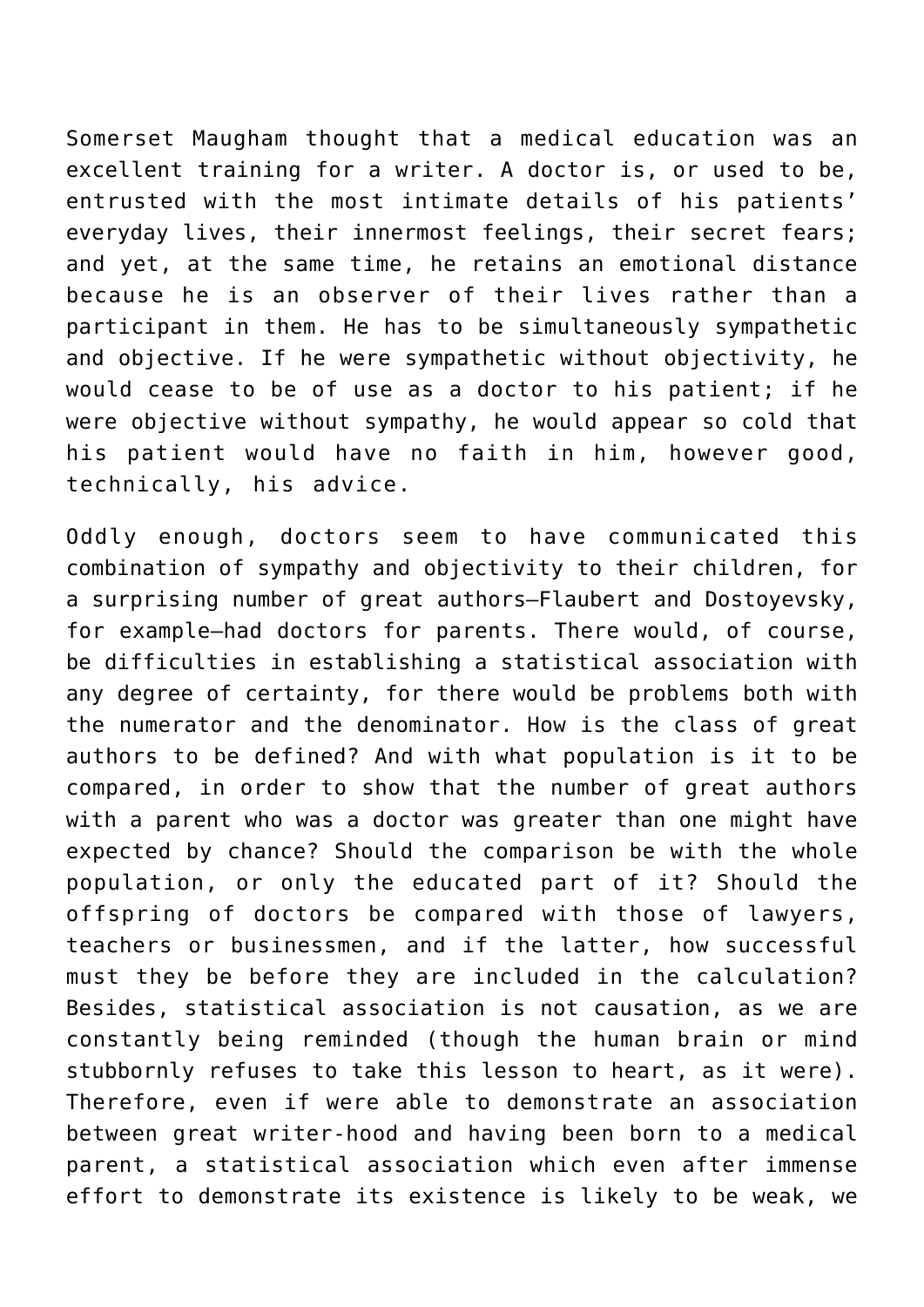should not have done enough to justify our original assertion that doctors had been able to pass on their sympathetic objectivity to their children. (Not all great writers show such sympathetic objectivity in any case.) Against this might be objected that if all our assertions about the human world had to be proved with this degree of evidential scrupulosity, we should soon be reduced to silence.

Of course, medical training and practice have changed out of all recognition since Maugham's time. Maugham qualified as a doctor towards the end of the nineteenth century, when the technical accomplishments of medicine were minimal by comparison with those of today. In many cases, the doctor had little more than a sympathetic ear and a placebo to offer his patients, though in most cases he probably believed in the pharmacological efficacy of his placebo—which often, after all, had serious side-effects, which itself taken was taken as a token of efficacy, for who would knowingly cause such deleterious side-effects without believing that what caused them was also doing some good?

The doctor was once a very close observer of his patients, but now, in many cases, he scarcely examines them. It is a common complaint of patients that their doctor seems more interested in his computer screen, from which he hardly looks up, than in them as human beings. He is like a bureaucrat who orders or co-ordinates tests; he is always so busy that patients seem to be an intrusion on or interruption of what he really ought to be doing. He never has the time, and or apparently the interest, to delve more deeply into his patients' lives, when to do so might obviate the need for many further investigations.

So perfunctory has history-taking and examination become in modern medicine that an old-time physician of my acquaintance says that all that young doctors do nowadays is put their patients in what he calls *the answering machine*—that is to say, one of the many kinds of scan now available that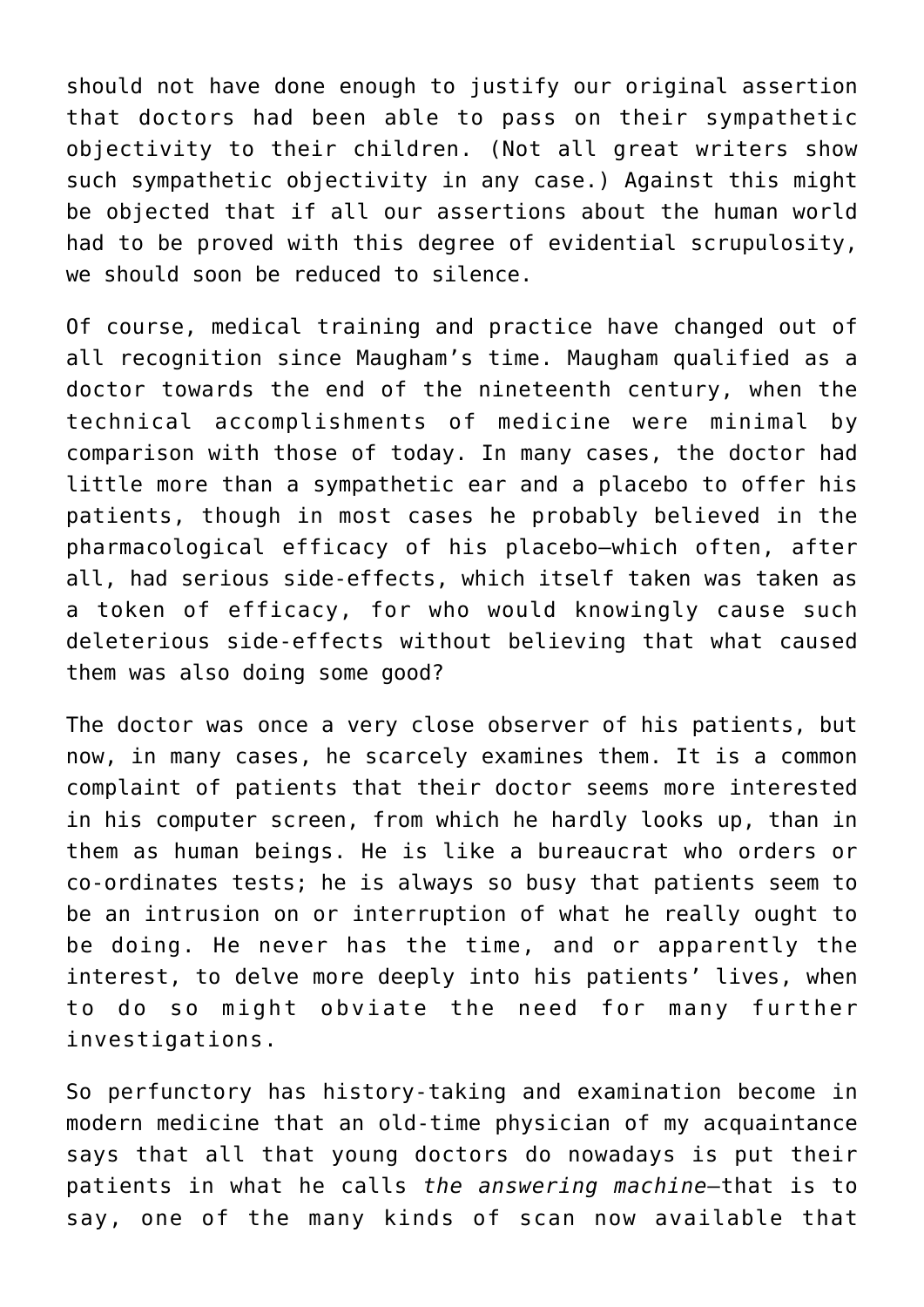purportedly makes the diagnosis for them without further ado.

There is no doubting the technical *brio* of modern medicine and its many brilliant accomplishments, but something has been lost too, namely humanity. The patient feels that he is on a production line and the doctor is like Charlie Chaplin in *Modern Times.*

In these circumstances, it would be surprising if medical education, which necessarily reflects modern practice, were still an excellent training for writers: though only time will tell.

If a medical education, as it has now become, is not a good training for writers, what is? Indeed, are writers born or made?

In a sense, of course, they must be made. No one, no matter his genius, can be a writer in a pre-literate society. Furthermore, it is a matter of generally accepted literary history that there are golden ages in literature as there are in, say, painting. Was the sudden flowering of literary ability in a golden age the result of a happy throw of the genetic dice, or were there social conditions that made it possible, if not inevitable?

In this connection, I recall a young Angolan writer in London who went to a meeting at the Angolan embassy under the aegis of the cultural attaché. In those days, Angola was still an ideological rather than a purely kleptocratic state, and in accordance with all Marxist states, felt the need to make absurd propaganda claims.

At this meeting, an official said that Angola was training a thousand writers, whereas before the revolution none had been trained, and *ergo* the regime was splendidly committed to the advancement of culture. My Angolan friend said, to general dismay, that a thousand writers did not add up to one Tolstoy, which would surely have been correct even if the thousand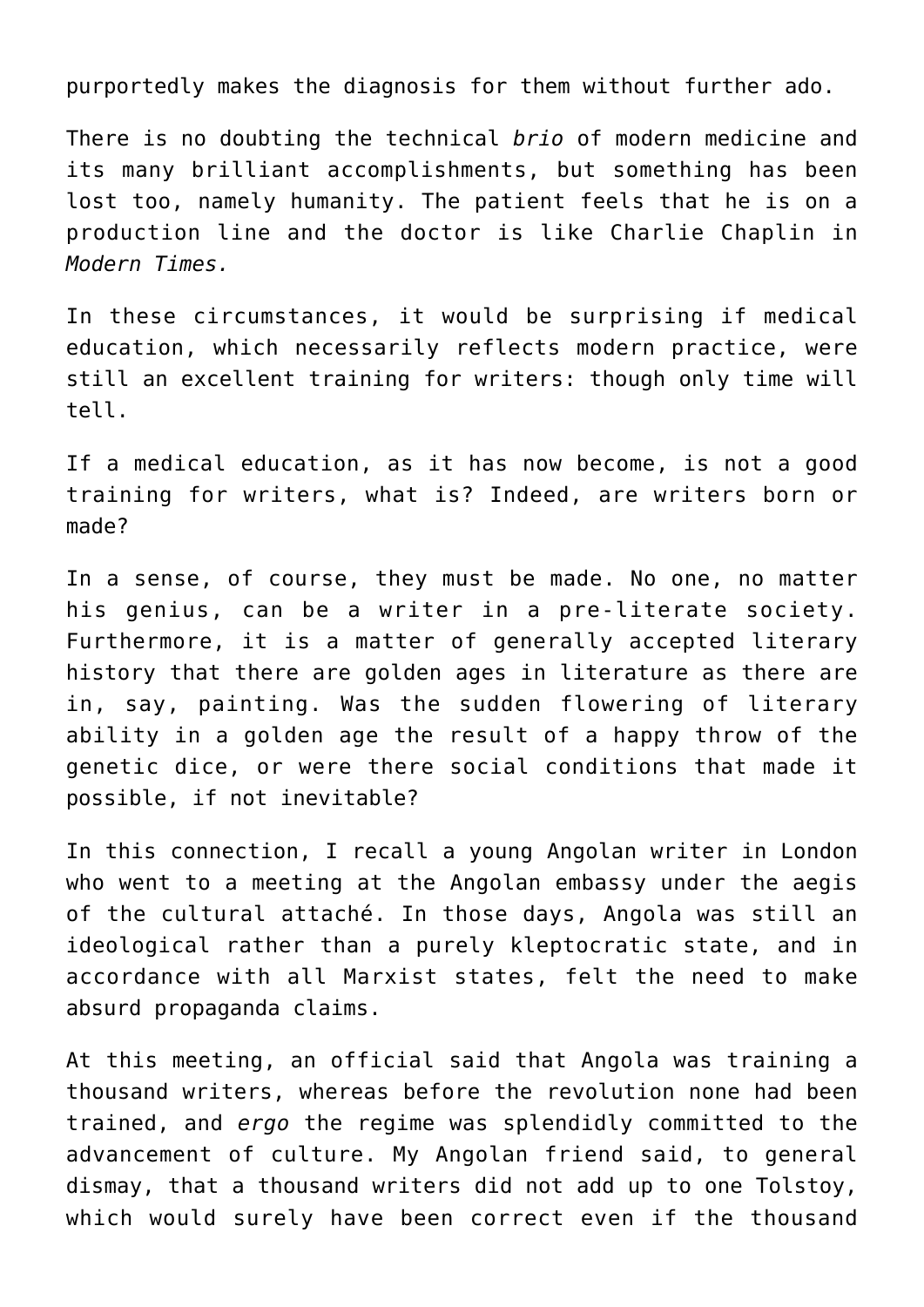writers under training were not all supposed to write what in essence was the same thing.

Even without heavy ideological baggage, it would surely be difficult for a teacher of writing not to pass on some of his own tastes and prejudices to his pupils. On the few occasions I have tried to teach someone to write, I know that I have done so, for example my preference for understatement, irony and the implicit rather than overstatement, literal-mindedness and the explicit, though I would be far from claiming that the latter have no place at all. In the introduction to his magisterial anthology of prose in English, the late John Gross, who had not only read more English literature than any man I have ever met (and was the most delightful man into the bargain, who loved to share his learning only because he delighted in his subject and never to impose himself or show off), but understood and remembered it, abjured the temptation to rank prose according to its quality according to some scale of aesthetic or other value. He said, "Prose … fulfils innumerable functions, and it can attain many different kinds of excellence." And it is surely the glory of a language that it can rise to the heights of poetic expression and make plain speech eloquent. No one would demand, or expect, that all prose should be as orotund as that of Sir Thomas Browne or as pared-down as that of Hemingway, that there was a 'correct' way to write, and only one such way. Rules cannot be laid down.

There is one thing that I think most writers who aspire to greatness must have, and that is a shard of ice in the heart or, if you prefer, a certain ruthlessness. They must be prepared to make sacrifices for their art, withstand criticism of the hurt that they may cause, and treat the social world as grist to their mill. They must believe that what they write takes precedence over the usual social niceties that guide (and inhibit) our actions. In short, they must be prepared to pay no respect to the decent opinions of mankind, though their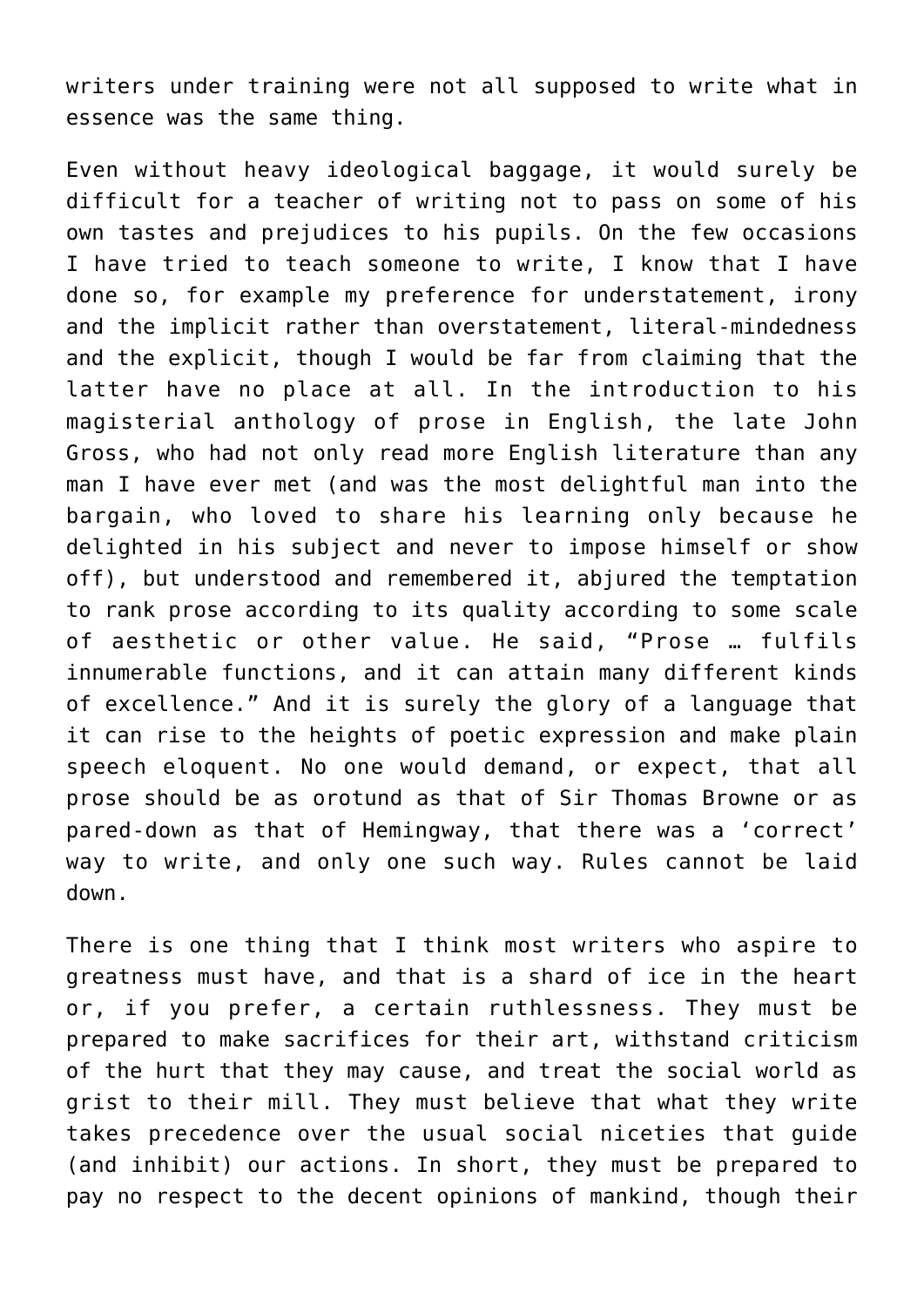convictions may coincide with them.

It is important to remember that the shard of ice is a necessary, not a sufficient, quality of writers who would be great. There are plenty of people with such shards who are not writers at all, let alone great ones, and who exist in all walks of life. And the shards can be of different sizes, even blocks to occupy the whole of the heart.

How do people come by their shards of ice? I have a little one myself and I think I know how I came by it: the lack of love in my household when I was a child. By nature, I was affectionate; the shard was at first protective against the disappointed need for love, but then became an obstacle without, however, becoming so great as to be an advantage in a literary career (irrespective of any lack of talent). It was this experience in childhood that caused me to react so strongly to words in John Ruskin's *Praeterita*, in which he enumerates first the advantages of his childhood in a rich and cultivated household, and then the disadvantages. "First," he said, "the absence of anything to love." Could any words be more piercing, especially for those who knew from experience what he was talking about?

No doubt there are some born with shards of ice in their heart, for either genetic or congenital reasons (not the same). But that apart, it is circumstances, adverse in some way, that place the shard there. Such circumstances can be so overpowering as to destroy a person for ever, but a dose of adversity in childhood can also strengthen and has the advantage, if advantage it is, that happiness is never afterwards taken for granted even as it is experienced. I doubt, in fact, that many great writers had entirely happy childhoods.

Dickens is a famous case in point. He was sent to work in a boot-blacking factory when he was twelve, which was a traumatic experience for someone of his background. His mother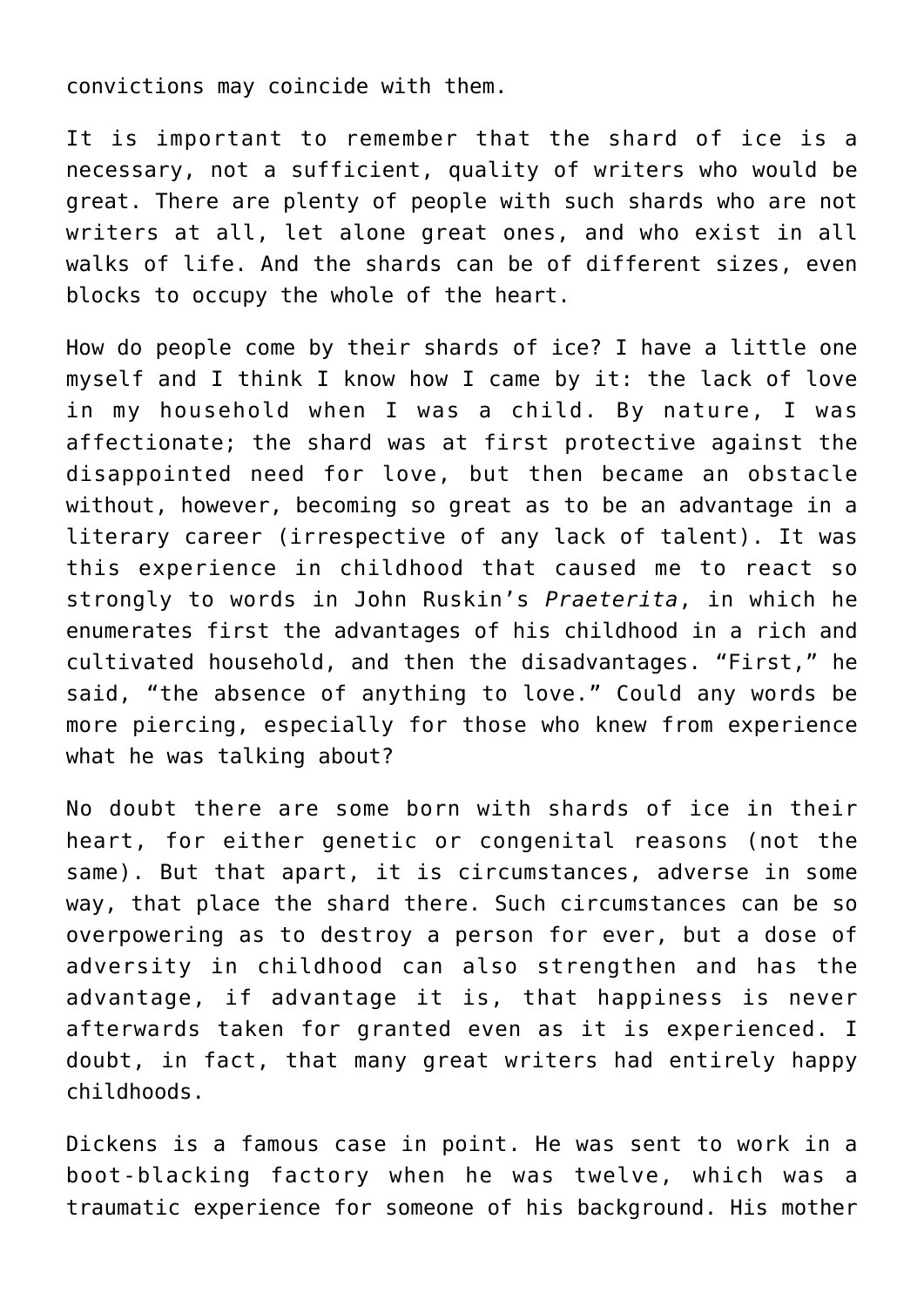was in favour of him continuing to work in the factory even when the immediate pressing need was past. He wrote to his friend and biographer, John Forster:

I do not write resentfully or angrily: for I know that all these things have worked together to make me what I am: but I never afterwards forgot, I never shall forget, I never can forget, that my mother was warm for my being sent back [to the factory].

This seems to me to be an admirable passage. I am not sure I quite believe that he did not write in anger or resentment, though he is clearly trying his best to control it; but his mature acknowledgement that his childhood adversity played a constructive role in his life even though it was horrible and he would much rather not have lived it is both intelligent and manly: and it would be difficult to deny that this childhood adversity was (apart from his genius) indispensable in making him one of the greatest writers in world literature about the child's apprehension of injustice. Precisely because he never forgot and never could forget the outrage done him by his own mother, he was able to recapture so vividly the child's perception of injustice which, if his childhood had gone more smoothly, he might not have been able to do.

The passage is also interesting about the nature of traumatic memory. When Dickens said that he never could and never would forget, he did not mean that the memory was ever-present in the forefront of his mind, filling it every waking moment of his day to the exclusion of all else. He meant that he could call up the memory if and when he wanted or needed to; no doubt it would on occasion rise unbidden to his mind, but he was nevertheless able to get on with other things (and how!). His memory did not have to be 'recovered' or suggested to him by a psychotherapist. In that sense, it was ever-present; it was also ever-present in his awareness of the wrongs done to children and gave colouring to his work. But if ever there were a man who was able to turn trauma to account, it was he.